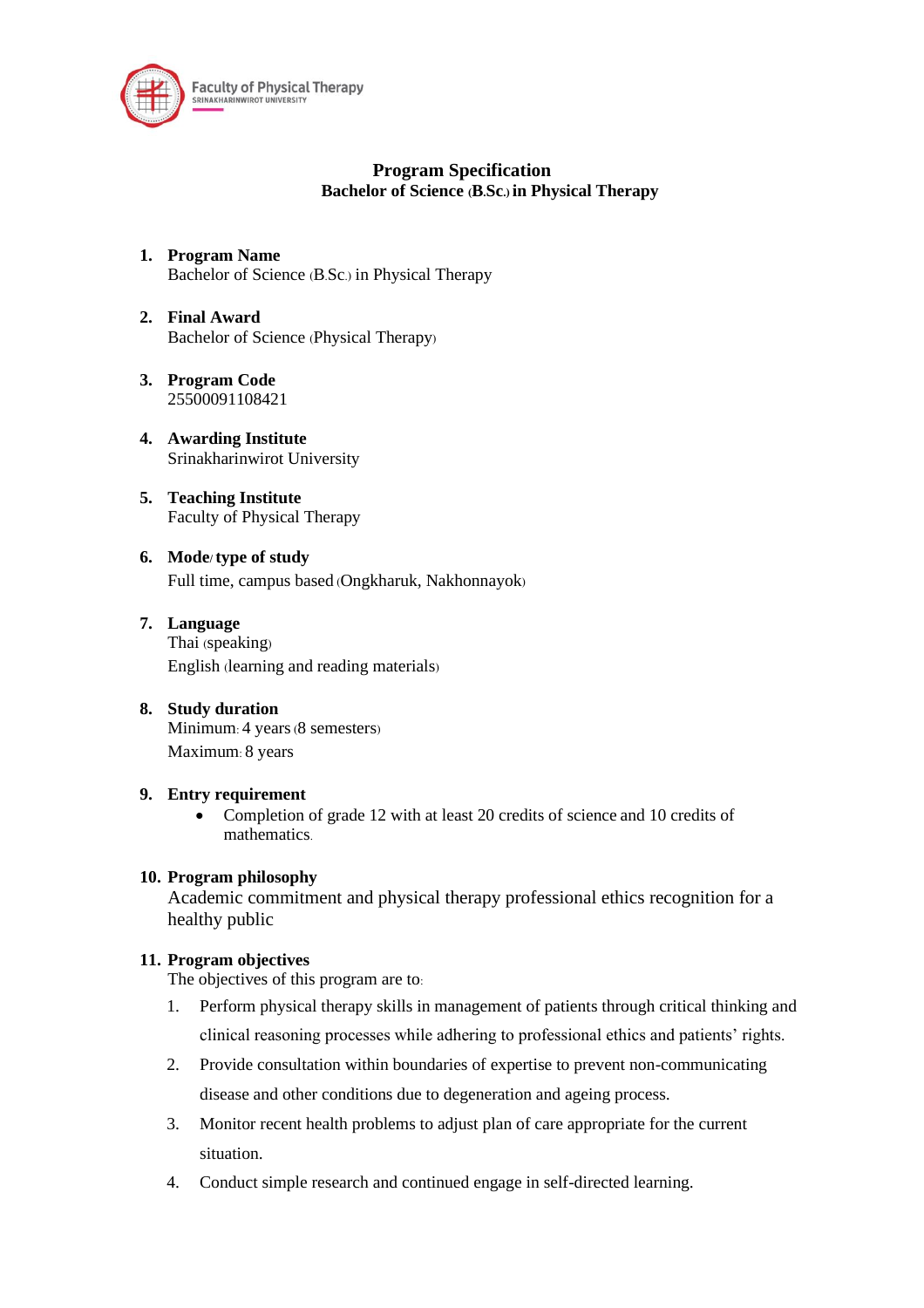

- 5. Use information technology to access source of information and critically evaluate evidence to inform practice
- 6. Demonstrate leadership roles and teamwork.

### **12. Reference points used to inform the program specification**

- Srinakharinwirot University, Academic Office website https://[www](https://www.swu.ac.th/).swu.ac.th[/](https://www.swu.ac.th/)
- Faculty of Physical Therapy, Srinakharinwirot University website http://[healthsci](http://healthsci.swu.ac.th/).swu.ac.t[h](http://healthsci.swu.ac.th/)/

### **13. Expected learning outcomes(ELO)**

|                |                                                                                                                                  |                  |                          | Teaching and Learning Methods                                                                    |                                                    |                                                                        |                                                                                                                                                                                                                                                                  |  |  |  |  |  |  |
|----------------|----------------------------------------------------------------------------------------------------------------------------------|------------------|--------------------------|--------------------------------------------------------------------------------------------------|----------------------------------------------------|------------------------------------------------------------------------|------------------------------------------------------------------------------------------------------------------------------------------------------------------------------------------------------------------------------------------------------------------|--|--|--|--|--|--|
|                | <b>Intended Learning Outcomes</b>                                                                                                | Online<br>Course | Classroom/<br>laboratory | <b>Blended</b> learning                                                                          | Work-<br>related<br>experience                     | Work-based<br>experience                                               | Assessment (formative, summative)                                                                                                                                                                                                                                |  |  |  |  |  |  |
| 1              | Take responsibility for their learning<br>and professional development.                                                          |                  |                          |                                                                                                  |                                                    |                                                                        | Demonstration, interactive activities, professtional ethics, skill<br>of communication, leadership, objective structured clinical<br>examination (OSCE)                                                                                                          |  |  |  |  |  |  |
| $\overline{c}$ | Demonstrate an understanding of the<br>human body in health and disease,<br>ageing process.                                      | Lecture<br>based | Lecture                  |                                                                                                  |                                                    |                                                                        | Examination, presentation and demonstration, classroom<br>assessment, interactive activities, case reports, clinical<br>practice, clinical examination, professional ethics, self<br>assessment, peer assessment                                                 |  |  |  |  |  |  |
| 3              | Demonstrate basic skills required for<br>practice (assessment, diagnosis,<br>management and communication).                      |                  | based                    |                                                                                                  | Practical<br>skills in<br>classroom/<br>laboratory | <b>Clinical practice</b><br>in health care<br>and community<br>setting | Examination, presentation and demonstration, interactive<br>activities, case reports, classroom assessment, clinical<br>practice, clinical examination, professional ethics, skill of<br>communication, leadership, SWU-SET, self assessment, peer<br>assessment |  |  |  |  |  |  |
| 4              | Demonstrate a professional altruism.                                                                                             |                  |                          |                                                                                                  |                                                    |                                                                        | Presentation and demonstration, classroom assessment,<br>interactive activities, clinical practice, professional ethics                                                                                                                                          |  |  |  |  |  |  |
| 5              | Comply with all relevant standards and<br>regulations, and practice within the<br>rules of professional conduct.                 |                  |                          |                                                                                                  |                                                    |                                                                        | Presentation and demonstration, classroom assessment, case<br>reports, interactive activities, clinical practice, clinical<br>examination, professional ethics, skill of communication,<br>leadership                                                            |  |  |  |  |  |  |
| 6              | Perform basic research in Physical<br>Therapy.                                                                                   | Lecture<br>based | Lecture<br>based         |                                                                                                  |                                                    |                                                                        | Presentation and demonstration, interactive activities,<br>assignment, research, ethics in research                                                                                                                                                              |  |  |  |  |  |  |
| 7              | Critically analyze and evaluate clinical<br>and academic resources of evidence in<br>order to inform practice.                   |                  |                          | Seminar/group<br>discussion, Problem<br>based learning,<br>Gamification/game-<br>based learning, |                                                    |                                                                        | Examination, presentation and demonstration, case reports,<br>classroom assessment, interactive activities, research, clinical<br>practice, clinical examination, professional ethics, skill of<br>communication, leadership, SWU-SET, self assessment, peer     |  |  |  |  |  |  |
| 8              | Analyze the impact of health and<br>disease on physiological, individual<br>and societal levels.                                 |                  |                          | Independent<br>learning, Assign<br>work, Research<br>based                                       |                                                    |                                                                        | assessment, objective structured clinical examination (OSCE),<br>comprehensive examination                                                                                                                                                                       |  |  |  |  |  |  |
| 9              | Effectively contribute towards<br>healthcare across a variety of clinical<br>settings.                                           |                  |                          |                                                                                                  |                                                    |                                                                        |                                                                                                                                                                                                                                                                  |  |  |  |  |  |  |
| 10             | Develop an understanding of key<br>issues in healthcare delivery, through<br>application of theoretical knowledge<br>and skills. |                  |                          |                                                                                                  | Practical<br>skills in                             | Clinical practice<br>in health care                                    |                                                                                                                                                                                                                                                                  |  |  |  |  |  |  |
| 11             | Provide consultation to prevent non-<br>communicating disease and other<br>conditions due to degeneration and<br>ageing process. | Lecture          | Lecture                  |                                                                                                  | classroom/<br>laboratory                           | and community<br>setting                                               | Presentation and demonstration, classroom assessment,<br>interactive activities, case reports, clinical practice, clinical<br>examination, professional ethics, skill of communication,                                                                          |  |  |  |  |  |  |
| 12             | Demonstrate an in-depth knowledge<br>and understanding of key clinical and<br>professional issues in physiotherapy<br>practice.  | based            | based                    |                                                                                                  |                                                    |                                                                        | leadership, SWU-SET, self assessment, peer assessment,<br>objective structured clinical examination (OSCE),<br>comprehensive examination                                                                                                                         |  |  |  |  |  |  |
| 13             | Demonstrate knowledge and<br>understanding of key issues in<br>organization and delivery of patient<br>care.                     |                  |                          |                                                                                                  |                                                    |                                                                        |                                                                                                                                                                                                                                                                  |  |  |  |  |  |  |
| 14             | Adapt to change in the workplace in a<br>professional manner with appropriate<br>leadership role.                                |                  |                          |                                                                                                  |                                                    |                                                                        |                                                                                                                                                                                                                                                                  |  |  |  |  |  |  |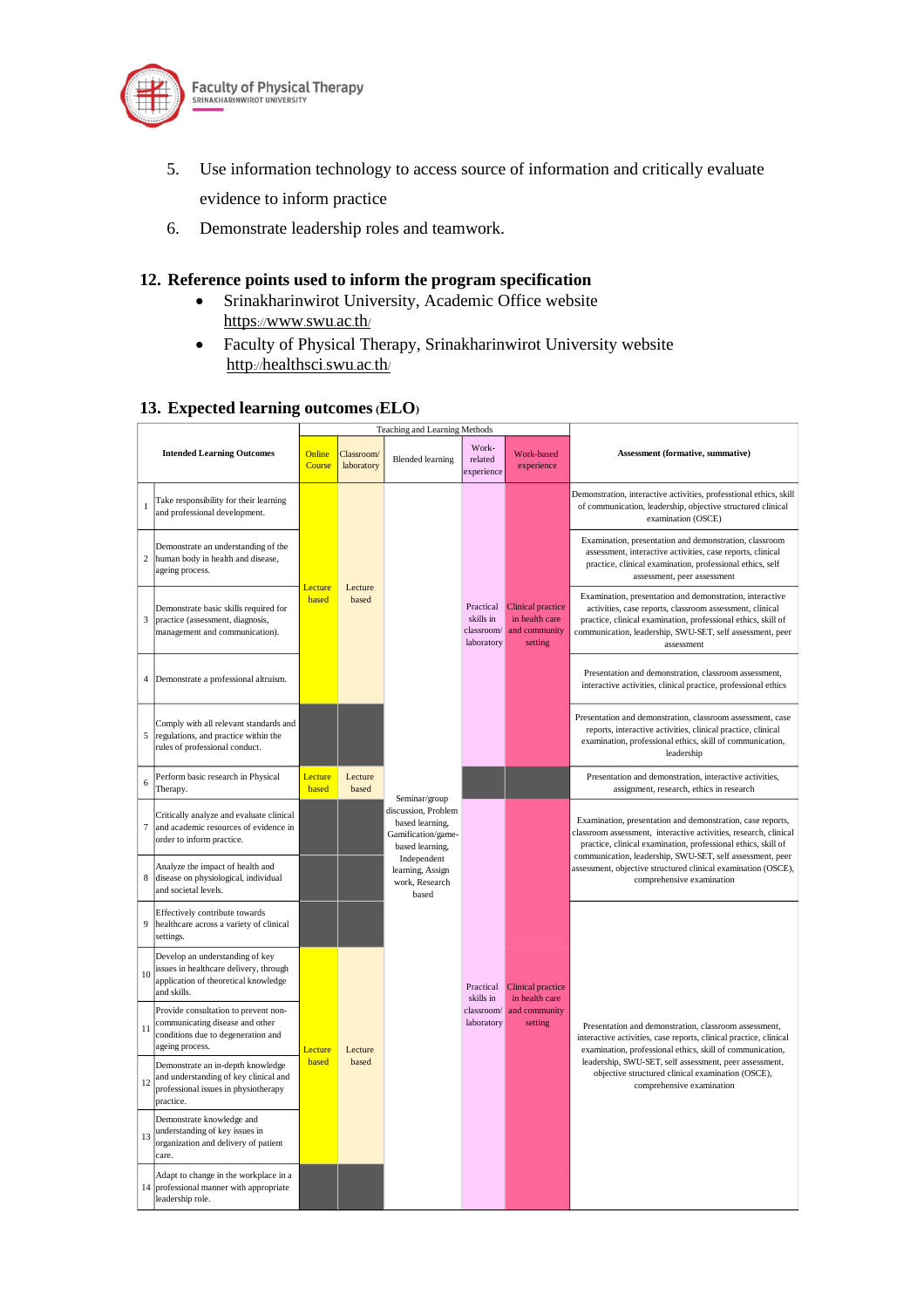

# **14. Graduation Requirements**

- Completion of 135 credits required in the program
- Average GPA equals 2.00 (in the 4.00 system) and average grade of 2.00 in the Physical Therapy courses.
- Completion of the extracurriculum activities required by the university
- Pass the comprehensive exam
- Completion of 1,000 hours of clinical practice
- Pass all clinical practice courses

# **15. Indications of program quality**

- University Academic Review
- Yearly review from the Office of Higher Education Administration
- Accreditation from Physical Therapy Council (Thailand)
- Accreditation from Asean University Network Quality Assurance (AUNQA)

### **16. Total credits**

| Electives<br><b>Total</b> | 6<br>135 | credits<br>credits |
|---------------------------|----------|--------------------|
| Physical Therapy          | 71       | credits            |
| Basic health sciences     | 28       | credits            |
| Program core              | 99       | credits            |
| General                   | 30       | credits            |

### **17. Program structure**

| Year 1             |                                               |               |               |                                                      |               |  |  |  |  |  |  |  |  |
|--------------------|-----------------------------------------------|---------------|---------------|------------------------------------------------------|---------------|--|--|--|--|--|--|--|--|
|                    | Semester 1                                    | <b>Credit</b> |               | Semester 2                                           | <b>Credit</b> |  |  |  |  |  |  |  |  |
| SWU121             | English for Effective<br>Communication I      | $3(2-2-5)$    | <b>SWU111</b> | Thai for Communication                               | $3(3-0-6)$    |  |  |  |  |  |  |  |  |
| <b>SWU132</b>      | <b>Personal Fitness</b>                       | $1(0-2-1)$    | <b>SWU122</b> | English for Effective<br>Communication II            | $3(2-2-5)$    |  |  |  |  |  |  |  |  |
| SWU135             | Swimming                                      | $1(0-2-1)$    | <b>SWU161</b> | Human in Learning Society                            | $2(2-0-4)$    |  |  |  |  |  |  |  |  |
| <b>SWU141</b>      | Life in a Digital World                       | $3(3-0-6)$    | <b>PTX103</b> | Human Body System II                                 | $3(2-2-5)$    |  |  |  |  |  |  |  |  |
| SWU151             | General Education for<br>Human Development    | $3(3-0-6)$    | <b>PTX104</b> | Clinical Psychology for Physical<br>Therapy          | $1(1-0-2)$    |  |  |  |  |  |  |  |  |
| <b>PTX101</b>      | Human Body System I                           | $3(1-4-4)$    | PTX105        | <b>Biomechanics of Movement</b>                      | $2(1-2-3)$    |  |  |  |  |  |  |  |  |
| <b>PTX102</b>      | Physiology of<br>Musculoskeletal System       | $2(2-0-4)$    | <b>PTX121</b> | Transfer and Technology for<br>Mobility              | $2(0-4-2)$    |  |  |  |  |  |  |  |  |
| <b>PTX111</b>      | <b>English for Professional</b><br>Purposes I | $2(1-2-3)$    | <b>PTX122</b> | Principle of Body Movement in<br>Physical Therapy    | $2(1-3-2)$    |  |  |  |  |  |  |  |  |
| Elective<br>course |                                               | 2             | <b>PTX123</b> | Principle of Evaluation of Joint<br>Motion           | $2(1-2-3)$    |  |  |  |  |  |  |  |  |
|                    |                                               |               | <b>PTX181</b> | Foundation of Research<br>Methodology and Statistics | $2(2-0-4)$    |  |  |  |  |  |  |  |  |
|                    | <b>Total credits</b>                          | 20            |               | <b>Total credits</b>                                 | 22            |  |  |  |  |  |  |  |  |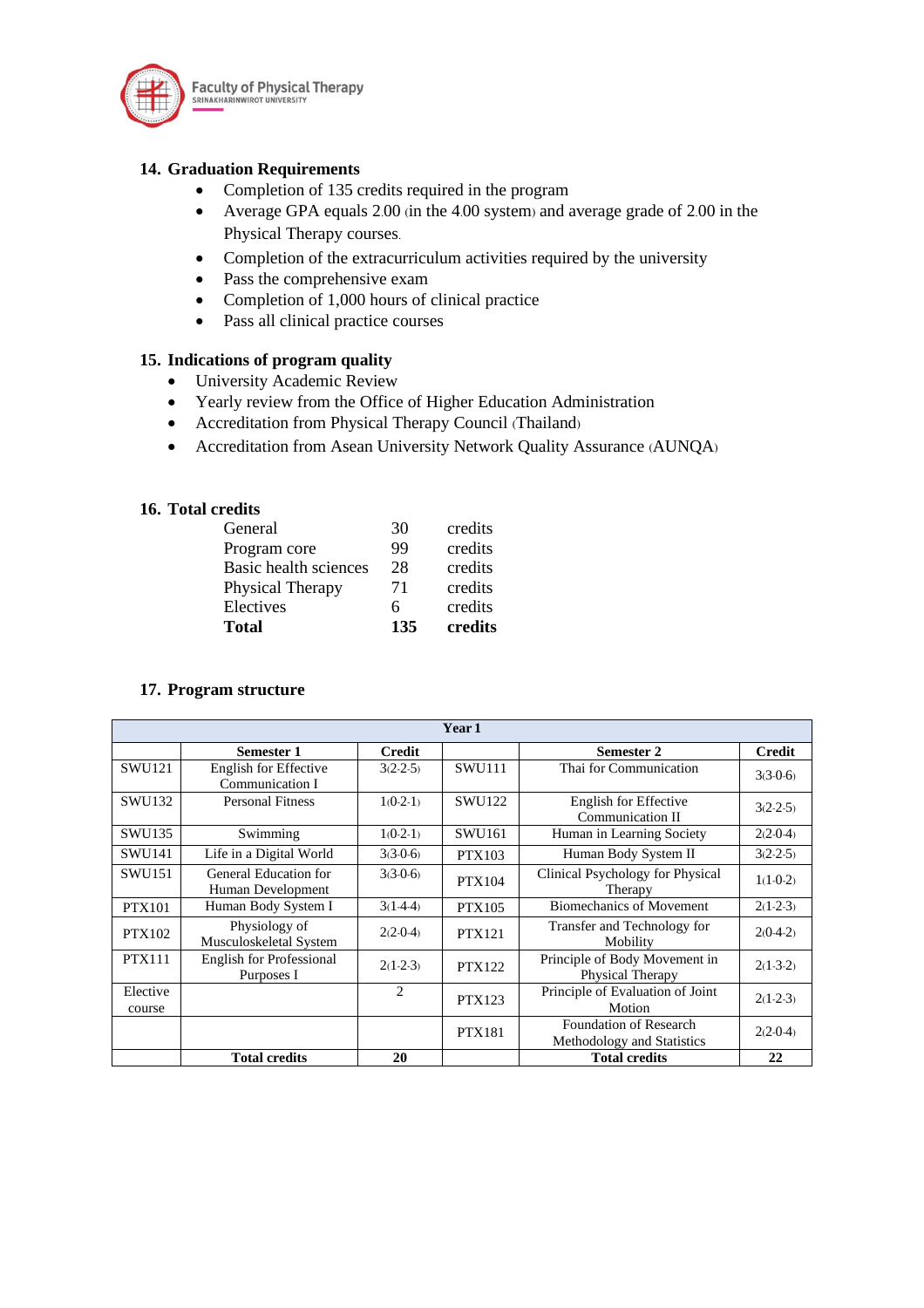

| Year <sub>2</sub>                                                             |                                                                    |                |               |                                                                     |               |  |  |  |  |  |  |  |
|-------------------------------------------------------------------------------|--------------------------------------------------------------------|----------------|---------------|---------------------------------------------------------------------|---------------|--|--|--|--|--|--|--|
|                                                                               | Semester 1                                                         | <b>Credit</b>  |               | <b>Semester 2</b>                                                   | <b>Credit</b> |  |  |  |  |  |  |  |
| SWU244                                                                        | Science for Better Life and<br>Environment                         | $3(3-0-6)$     | SWU261        | <b>Active Citizens</b>                                              | $3(3-0-6)$    |  |  |  |  |  |  |  |
| SWU265                                                                        | Economic Globalization                                             | $3(3-0-6)$     | SWU356        | Social Psychology for Living                                        | $2(2-0-4)$    |  |  |  |  |  |  |  |
| PTX201                                                                        | Human Body System III                                              | $3(2-2-5)$     | PY109         | Applied Physics for Physical<br>Therapy                             | $1(1-0-2)$    |  |  |  |  |  |  |  |
| <b>PTX202</b>                                                                 | <b>Musculoskeletal Diseases</b><br>and Electromyography            | $1(1-0-2)$     | <b>PTX203</b> | Gait Biomechanics                                                   | $1(0-2-1)$    |  |  |  |  |  |  |  |
| <b>PTX221</b>                                                                 | Analysis of Body<br>Movement                                       | $2(1-2-3)$     | <b>PTX204</b> | Pharmacology for Physical Therapy                                   | $1(1-0-2)$    |  |  |  |  |  |  |  |
| <b>PTX241</b>                                                                 | Evaluation of Patients with<br><b>Neurological Conditions</b>      | $2(1-3-2)$     | <b>PTX222</b> | Therapeutic Exercise and Physical<br><b>Fitness Test</b>            | $2(1-2-3)$    |  |  |  |  |  |  |  |
| Evaluation of Patients with<br><b>PTX251</b><br>Cardiopulmonary<br>Conditions |                                                                    | $2(1-3-2)$     | <b>PTX223</b> | Electrodiagnosis and Electrotherapy<br>for Musculoskeletal System   | $2(1-3-2)$    |  |  |  |  |  |  |  |
| <b>PTX281</b>                                                                 | Physical Therapy Research                                          | $2(1-2-3)$     | <b>PTX224</b> | Integration of Electrotherapy and<br>Diathermy                      | $3(1-4-4)$    |  |  |  |  |  |  |  |
| <b>PTX283</b>                                                                 | Physical Therapy<br>Professional Ethics and<br><b>Related Laws</b> | $1(1-0-2)$     | <b>PTX231</b> | Heat and Cold Therapy                                               | $1(0-2-1)$    |  |  |  |  |  |  |  |
| Elective<br>course                                                            |                                                                    | $\overline{2}$ | <b>PTX232</b> | Mobilization Therapy                                                | $2(0-4-2)$    |  |  |  |  |  |  |  |
|                                                                               |                                                                    |                | <b>PTX282</b> | Physical Therapy Research II                                        | $1(0-2-1)$    |  |  |  |  |  |  |  |
|                                                                               | <b>Total credits</b>                                               | 21             |               | <b>Total credits</b>                                                | 19            |  |  |  |  |  |  |  |
| Year 3                                                                        |                                                                    |                |               |                                                                     |               |  |  |  |  |  |  |  |
|                                                                               | Semester 1<br>Physical Therapy                                     | <b>Credit</b>  | <b>PTX301</b> | Semester 2                                                          | <b>Credit</b> |  |  |  |  |  |  |  |
| <b>PTX331</b>                                                                 | management in<br>Musculoskeletal Conditions                        | $4(2-6-4)$     |               | Screening and Clinical Reasoning<br>for Physical Therapy Management | $1(0-2-1)$    |  |  |  |  |  |  |  |
| PTX341                                                                        | Physical Therapy in<br>Neurological Conditions                     | $4(2-6-4)$     | <b>PTX302</b> | Human Body System IV                                                | $2(2-0-4)$    |  |  |  |  |  |  |  |
| <b>PTX342</b>                                                                 | Physical Therapy in<br>Pediatrics                                  | $3(2-3-4)$     | <b>PTX332</b> | Manual Therapy                                                      | $2(0-4-2)$    |  |  |  |  |  |  |  |
| <b>PTX351</b>                                                                 | Physical Therapy in<br>Cardiopulmonary<br>Conditions               | $4(2-6-4)$     | PTX311        | English for Professional Purposes II                                | $2(1-2-3)$    |  |  |  |  |  |  |  |
| <b>PTX371</b>                                                                 | Clinical Physical Therapy I                                        | $2(0-6-0)$     | <b>PTX321</b> | Therapeutic Exercise in Patients<br>with Non-communicable Diseases  | $1(0-2-1)$    |  |  |  |  |  |  |  |
|                                                                               |                                                                    |                | <b>PTX372</b> | Clinical Physical Therapy II                                        | $4(0.16-0)$   |  |  |  |  |  |  |  |
|                                                                               |                                                                    |                | Elective      |                                                                     | 2             |  |  |  |  |  |  |  |
|                                                                               |                                                                    |                | course        |                                                                     |               |  |  |  |  |  |  |  |
|                                                                               | <b>Total credits</b>                                               | 17             | Year 4        | <b>Total credits</b>                                                | 14            |  |  |  |  |  |  |  |
|                                                                               | Semester 1                                                         | <b>Credit</b>  |               | Semester 2                                                          | <b>Credit</b> |  |  |  |  |  |  |  |
| <b>PTX431</b>                                                                 | Ergonomics and<br>Management in Physical                           | $1(1-0-2)$     | PTX411        | <b>English for Professional Purposes</b><br>Ш                       | $2(1-2-3)$    |  |  |  |  |  |  |  |
| PTX461                                                                        | Therapy<br>Foundation of Physical<br>Therapy for Geriatric         | $1(1-0-2)$     | PTX412        | Health Communication Skill                                          | $1(0-2-1)$    |  |  |  |  |  |  |  |
| PTX471                                                                        | <b>Clinical Physical Therapy</b><br>Ш                              | $4(0-16-0)$    | PTX421        | Therapeutic Exercise for Specific<br>Conditions                     | $1(0-2-1)$    |  |  |  |  |  |  |  |
| <b>PTX472</b>                                                                 | <b>Clinical Physical Therapy</b><br>IV                             | $4(0-16-0)$    | <b>PTX462</b> | Physical Therapy in Special<br>Conditions                           | $2(2-0-4)$    |  |  |  |  |  |  |  |
|                                                                               |                                                                    |                | <b>PTX463</b> | Physical Therapy in Community<br>and Geriatric                      | $1(0-3-0)$    |  |  |  |  |  |  |  |
|                                                                               |                                                                    |                | PTX473        | Clinical Physical Therapy V                                         | $2(0-8-0)$    |  |  |  |  |  |  |  |
|                                                                               |                                                                    |                | <b>PTX474</b> | Clinical Physical Therapy VI                                        | $2(0-8-0)$    |  |  |  |  |  |  |  |
|                                                                               |                                                                    |                | PTX481        | Public Health and Administration                                    | $1(1-0-2)$    |  |  |  |  |  |  |  |
|                                                                               | <b>Total credits</b>                                               | 10             |               | <b>Total credits</b>                                                | 12            |  |  |  |  |  |  |  |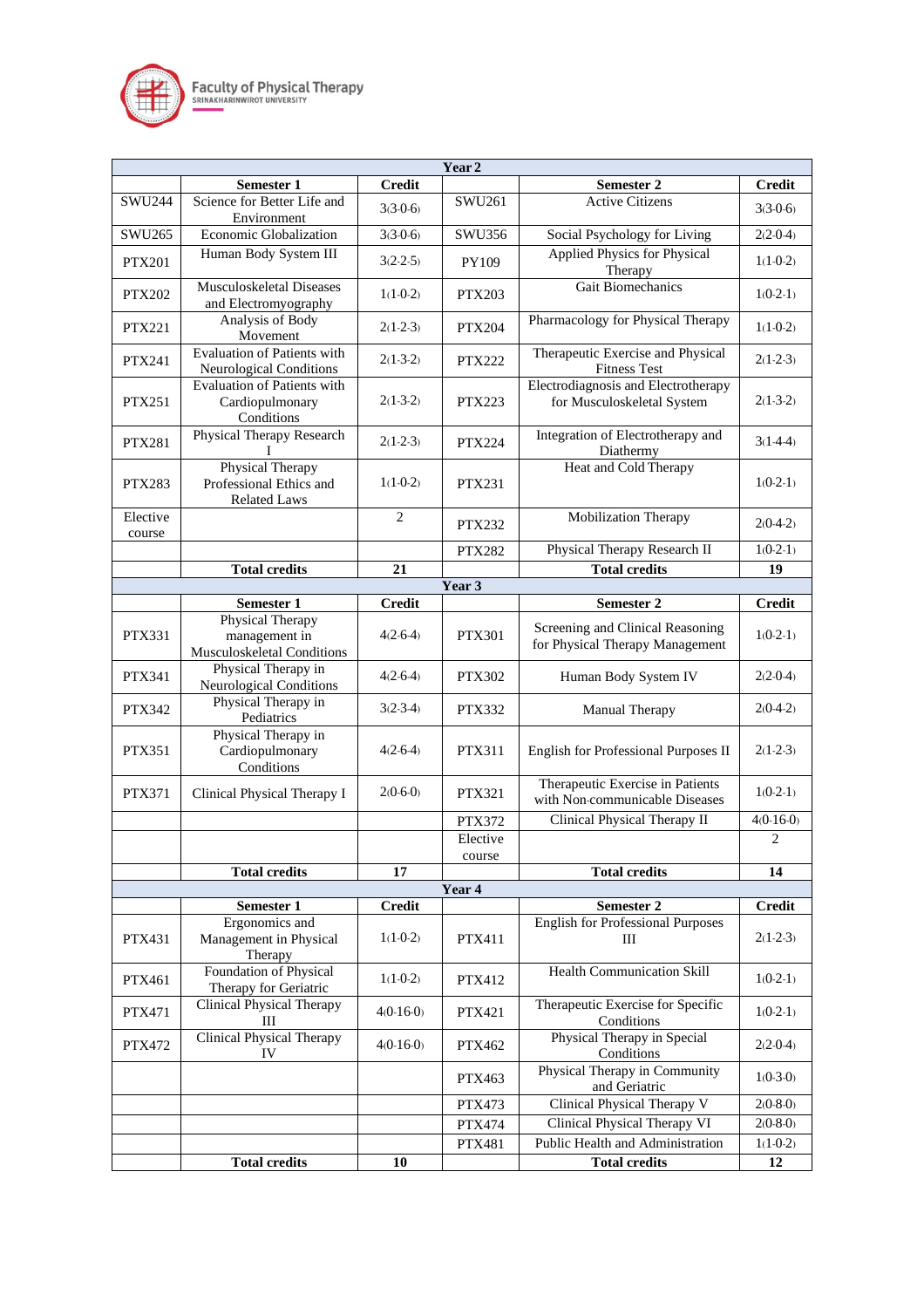

# **18. Mapping of Expected Learning Outcomes to Courses**

| <b>Courses</b>                                                              |                                   | <b>Expected Learning Outcome (ELO)</b> |                           |                         |                           |   |              |             |   |         |             |    |             |    |
|-----------------------------------------------------------------------------|-----------------------------------|----------------------------------------|---------------------------|-------------------------|---------------------------|---|--------------|-------------|---|---------|-------------|----|-------------|----|
|                                                                             |                                   | $\mathbf{2}$                           | 3                         | $\overline{\mathbf{4}}$ | 5                         | 6 | 7            | 8           | 9 | 10      | 11          | 12 | 13          | 14 |
| <b>Fundamental for Physical Therapy</b>                                     |                                   |                                        |                           |                         |                           |   |              |             |   |         |             |    |             |    |
| PTX 101 Human Body System I                                                 | $\mathbf x$                       | $\bf x$                                |                           |                         |                           |   |              |             |   |         |             |    |             |    |
| PTX 102 Physiology of Musculoskeletal System                                | $\mathbf x$                       | $\bf x$                                |                           |                         |                           |   |              |             |   |         |             |    |             |    |
| PTX 103 Human Body System II                                                | $\mathbf x$                       | x                                      |                           |                         |                           |   |              |             |   |         |             |    |             |    |
| PTX 104 Clinical Psychology for Physical Therapy                            | $\mathbf x$                       | $\bf x$                                |                           |                         |                           |   |              |             |   |         |             |    |             |    |
| PTX 105 Biomechanics of Movement                                            | $\mathbf{x}$                      | $\bf x$                                |                           |                         |                           |   |              |             |   |         |             |    |             |    |
| PTX 201 Human Body System III                                               |                                   | $\bf x$                                |                           |                         |                           |   |              |             |   |         |             |    |             |    |
| PTX 202 Musculoskeletal Diseases and<br>Electromyography                    | $\mathbf{x}$                      | x                                      |                           |                         |                           |   |              |             |   |         |             |    |             |    |
| PTX 203 Gait Biomechanics                                                   | $\mathbf{x}$                      | x                                      |                           |                         |                           |   |              |             |   |         |             |    |             |    |
| PTX 204 Pharmacology for Physical Therapy                                   | $\mathbf x$                       | $\bf x$                                |                           |                         |                           |   |              |             |   |         |             |    |             |    |
| PTX 301 Screening and Clinical Reasoning for<br>Physical Therapy Management | $\mathbf{x}$                      | x                                      | $\boldsymbol{\mathrm{x}}$ |                         |                           |   | $\mathbf{x}$ | $\mathbf x$ |   |         |             |    |             |    |
| PTX 302 Human Body System IV                                                | $\mathbf x$                       | $\bf x$                                |                           | $\bf x$                 |                           |   |              |             |   |         |             |    |             |    |
|                                                                             | <b>Language and Communication</b> |                                        |                           |                         |                           |   |              |             |   |         |             |    |             |    |
| PTX 111 English for Professional Purposes I                                 | $\mathbf x$                       | $\bf x$                                | $\boldsymbol{\mathrm{x}}$ |                         |                           |   |              |             |   |         |             |    |             |    |
| PTX 311 English for Professional Purposes II                                | $\mathbf x$                       | $\bf{x}$                               |                           |                         |                           |   |              |             |   |         |             |    |             |    |
| PTX 411 English for Professional Purposes III                               | $\mathbf x$                       |                                        | $\boldsymbol{\mathrm{x}}$ | $\bf x$                 |                           |   |              |             |   |         |             |    | $\mathbf x$ |    |
| PTX 412 Health Communication Skill                                          | $\mathbf x$                       |                                        | $\mathbf x$               | $\bf{x}$                |                           |   |              |             |   |         | $\mathbf x$ |    |             |    |
| <b>Electro Therapy and Movement Therapy</b>                                 |                                   |                                        |                           |                         |                           |   |              |             |   |         |             |    |             |    |
| PTX 121 Transfer and Technology for Mobility                                | $\mathbf{x}$                      | $\mathbf x$                            | $\mathbf{x}$              |                         |                           |   |              |             |   |         |             |    |             |    |
| PTX 122 Principle of Body Movement in Physical<br>Therapy                   | $\boldsymbol{\mathrm{x}}$         |                                        | $\boldsymbol{\mathrm{x}}$ |                         |                           |   |              |             |   |         |             |    |             |    |
| PTX 123 Principle of Evaluation of Joint Motion                             | $\mathbf x$                       | $\bf x$                                | $\bf x$                   |                         |                           |   |              |             |   |         |             |    |             |    |
| PTX 221 Analysis of Body Movement                                           | $\bf x$                           |                                        | $\bf x$                   |                         |                           |   |              |             |   |         |             |    |             |    |
| PTX 222 Therapeutic Exercise and Physical Fitness<br>Test                   | $\mathbf x$                       | $\bf x$                                | $\boldsymbol{\mathrm{x}}$ | $\bf x$                 | $\mathbf x$               |   |              |             |   |         |             |    |             |    |
| PTX 223 Electrodiagnosis and Electrotherapy for<br>Musculoskeletal System   | $\mathbf x$                       | $\bf x$                                | $\boldsymbol{\mathrm{x}}$ | $\bf x$                 | $\mathbf x$               |   |              |             |   |         |             |    |             |    |
| PTX 224 Integration of Electrotherapy and<br>Diathermy                      | $\bf x$                           | $\bf x$                                | $\bf x$                   | $\bf x$                 | $\bf x$                   |   |              |             |   |         |             |    |             |    |
| PTX 321 Therapeutic Exercise in Patients with Non-<br>communicable Diseases | $\mathbf x$                       | $\bf x$                                | $\mathbf x$               | $\bf x$                 | $\mathbf x$               |   |              | x           |   | $\bf x$ |             |    |             |    |
| PTX 421 Therapeutic Exercise for Specific<br>Conditions                     | $\bf x$                           | $\bf x$                                | $\mathbf x$               | $\bf x$                 | $\boldsymbol{\mathrm{x}}$ |   | $\mathbf x$  | x           |   | $\bf x$ | $\mathbf x$ |    |             |    |